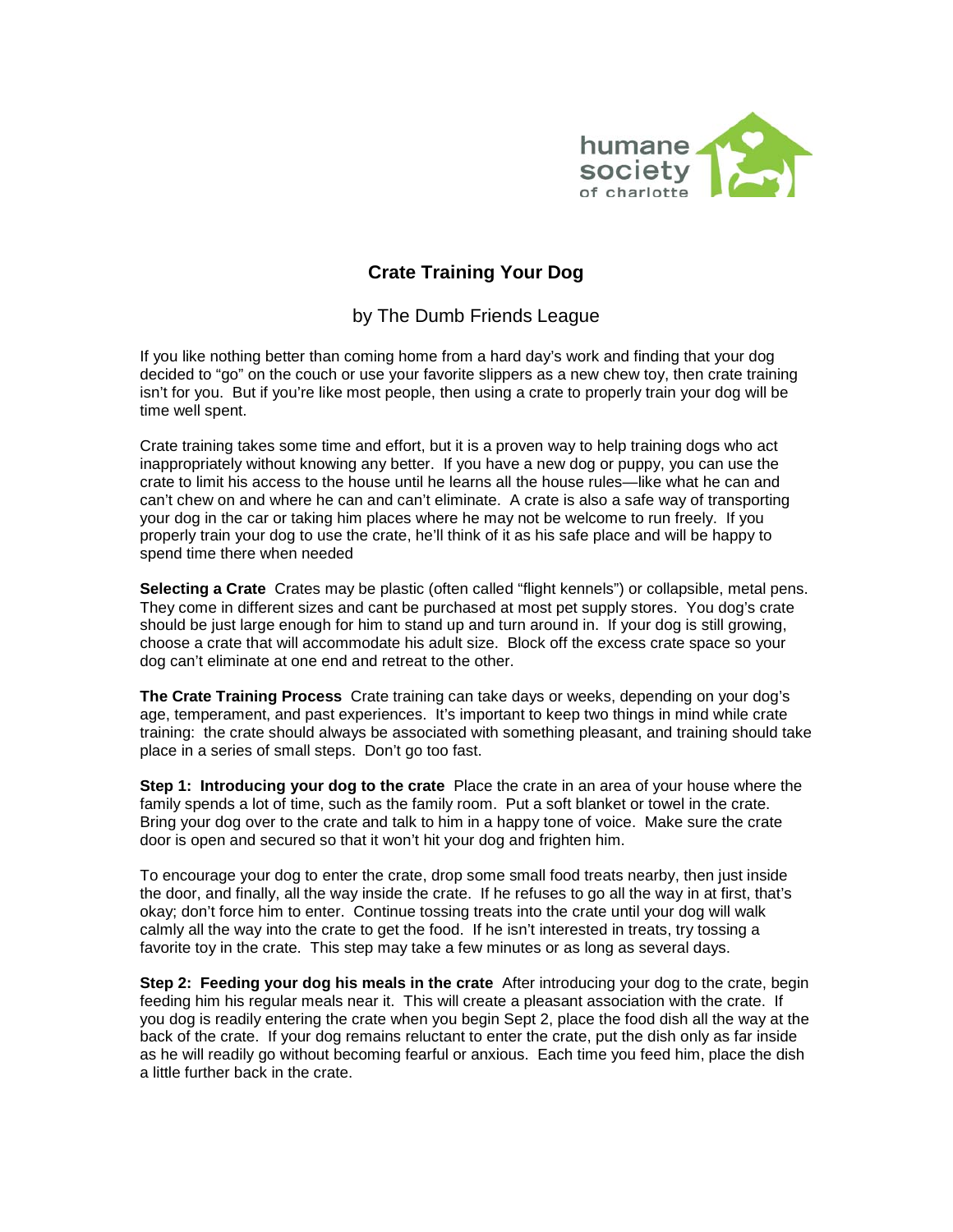Once your dog is standing comfortably in the crate to eat his meal, you can close the door while he's eating. The first time you do this, open the door as soon as he finishes his meal. With each successive feeding leave the door closed a few minutes longer, until he's staying in the crate for 10 minutes or so after eating. If he begins to whine to be let out, you may have increased the length of time too quickly. Next time, try leaving him in the crate for a shorter time period. If he does whine or cry in the crate, it's imperative that you not let him out until he stops. Otherwise, he'll learn that the way to get out of the crate is to whine, so he'll keep doing it.

**Step 3: Conditioning your dog to the crate for longer time periods** After your dog is eating his regular meals in the crate with no sign of fear of anxiety, you can confine him there for short time periods while you're home. Call him over to the crate and give him a treat. Give him a command to enter, such as "kennel." Encourage him by pointing to the inside of the crate with a treat in your hand. After your dog enters the crate, praise him, give him the treat, and close the door. Sit quietly near the crate for five to 10 minutes and then go into another room for a few minutes. Return, sit quietly again for a short time, then let him out of the crate.

Repeat this process several times a day. With each repetition, gradually increase the length of time you leave him in the crate and the length of time you're out of his sight. Once your dog will stay quietly in the crate for about 30 minutes with you out of sight the majority of the time, you can begin leaving him crated when you're gone for short time periods, or letting him sleep there at night. This may take several days or several weeks.

**Step 4, Part A: Crating your dog when left alone** After your dog can spend about 30 minutes in the crate without becoming anxious or afraid, you can begin leaving him in the crate using your regular command and a treat. You might also want to leave him with a few safe toys in the crate. You'll want to vary at what point in your "getting ready to leave" routine you put your dog in the crate. Although he shouldn't be crated for a long time before you leave, you can crate him anywhere from five to 20 minutes prior to leaving.

Don't make your departures emotional and prolonged, but matter-of-fact. Praise your dog briefly, give him a treat for entering the crate, and then leave quietly. When you return home, don't reward your dog for excited behavior by responding to him in an excited enthusiastic way. Keep arrivals low-key to avoid increasing his anxiety. Continue to crate your dog for short periods from time to time when you're home, so he doesn't associate crating with being left alone.

**Step 4, Part B: Crating your dog at night** Put your dog in the crate using your regular command and a treat. Initially, it may be a good idea to put the crate I your bedroom or nearby in a hallway, especially if you have a puppy. Puppies often need to go outside to eliminate during the night, and you'll want to be able to hear your puppy when he whines to be let outside.

Older dogs, too, should initially be kept nearby so that they don't associate the crate with social isolation. Once your dog is sleeping comfortably through the night with his crate near you, you can begin to gradually move it to the location you prefer, although time spent with your dog even sleep time—is a chance to strengthen the bond between you and your pet.

## **Potential Problems**

**Too much time in the crate** A crate isn't a magical solution. If not used correctly, it can make a dog feel trapped and frustrated. For example, if your dog is crated all day while you're at work, and then crated again all night, he's spending too much time in too small a space. Other arrangements should be made to meet his physical and emotional needs. Also remember than puppies under six months of age shouldn't stay in a crate for more than three of four hours at a time. They can't control their bladders and bowels for longer periods.

**Whining** IF your dog whines or crises while in the crate at night, it may be difficult to determine whether he needs to be let outside to eliminate. If you've followed the training procedures outlined above, then your dog hasn't been rewarded for whining in the past by being released